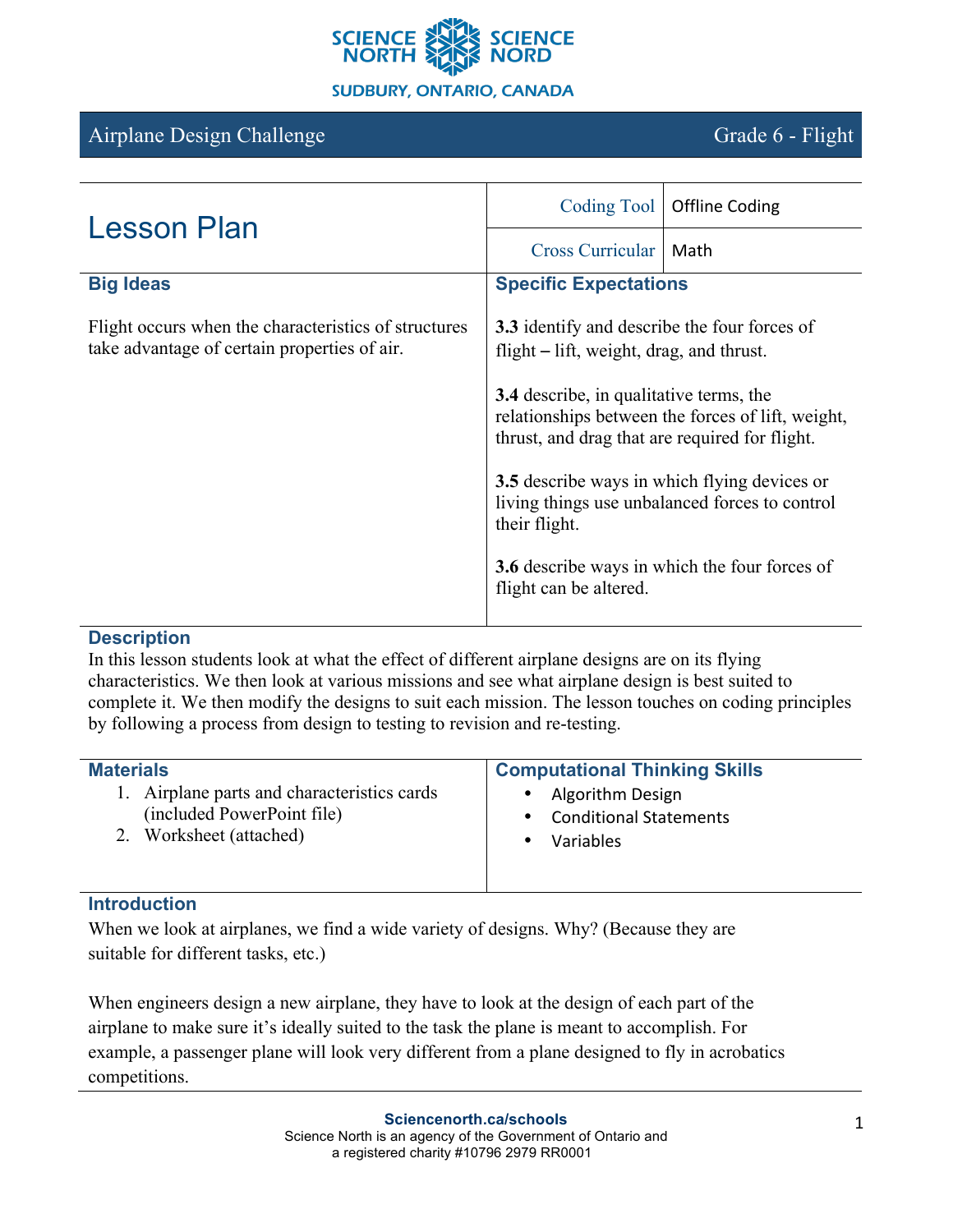

#### **Airplane design process**

The process engineers follow to design an airplane has the following steps:

- 1. Know what the airplane is meant for. What kinds of things does it have to do? What characteristics does it have to meet? (load carrying capacity, speed, stability vs maneuverability, etc.)
- 2. Plane is built as a simulation and tested to see how it performs.
- 3. Engineers adjust the design of each part of the airplane until the simulation gives the expected outcome.
- 4. Based on the simulation, a real plane is built. It is tested again and further modification are made.

You may have heard of the Boing 737 MAX airplane. In this airplane some critical steps of the design process were flawed. It was not properly tested either in the simulation nor when the final plane was released – and two planes crashed within a year of each other. So – this is serious business! You don't want to get it wrong!

#### **Your task**

Today we will be airplane engineers who have to put together a plane for a number of different tasks. We will follow the same steps as engineers do in the real world. Our simulation will not be a complex computer program but just a simple set of characteristics we can compare to what we need to accomplish our task.

If necessary, we'll make some changes until our plane is just right!

This is the SIMULATION stage of airplane design. A fancier version of this would be to write the computer code for a flight simulator program and then test your airplane – like a flying game. But let's keep it simple!

# **Action**

# **Design an airplane to complete a task:**

- Choose a task from the given examples or come up with your own.
- Explain to students that they will need to make their best guesses as to what kind of elements the plane should have to make it the best at the given mission.
- Students then pick their airplane components (fuselage, wing length, airfoil shape, engine type, landing gear)
	- o Note: You can either cut out cards for each student (or team of students) and ask them to actually choose the cards to complete the aircraft. Alternatively, you can show the options on a screen and the students write down their choices. The first option is maybe more fun. The second option likely more practical.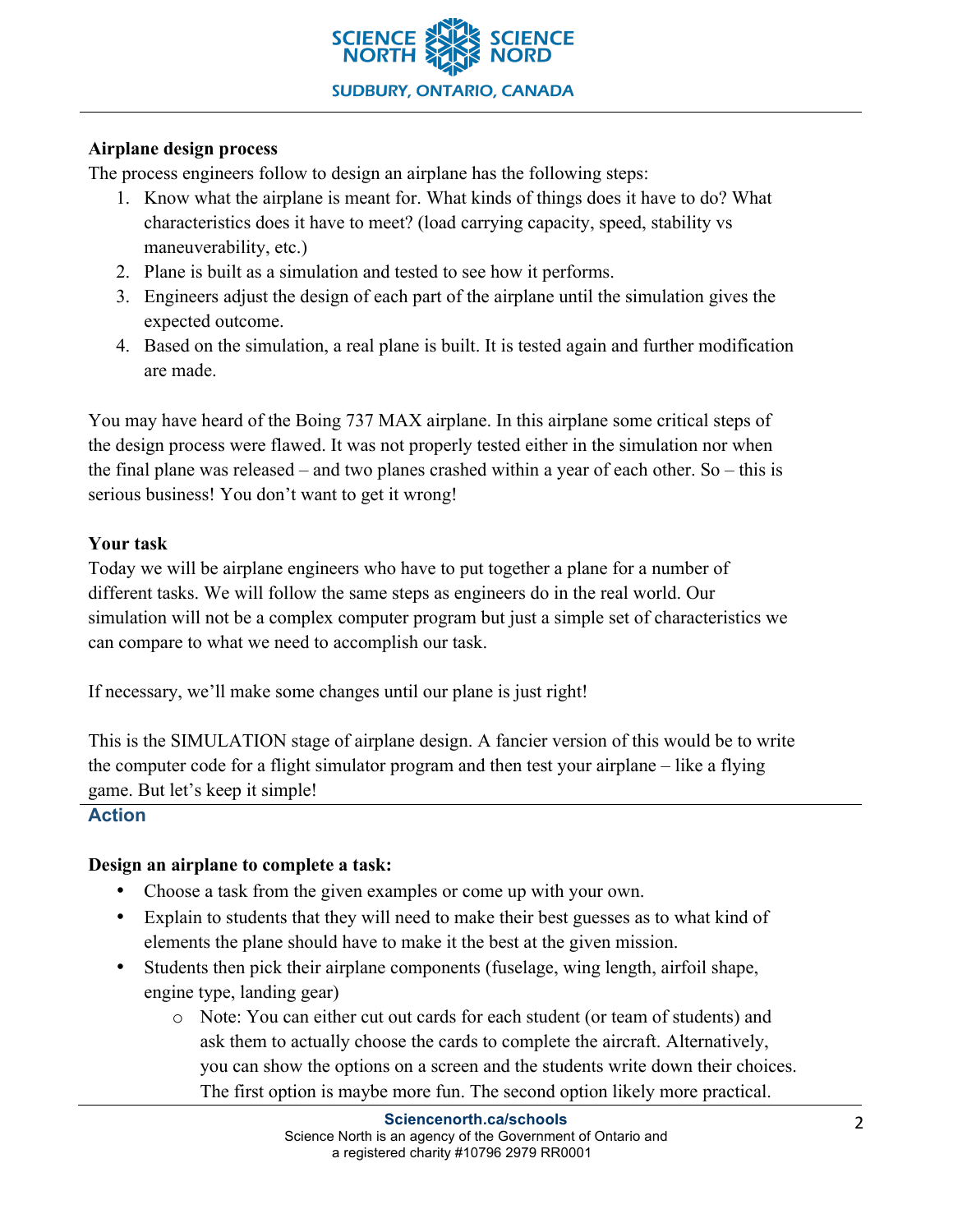

• Use the worksheet to add up the characteristics for the airplane

#### **Analyse result:**

- Once students have picked all the airplane parts and design elements show them the characteristics that go with each choice.
- Have students add up the totals for their airplane.
	- o For example, an airplane with a small fuselage and long wings has a weight of 1000 kg (fuselage contribution)  $+$  2000 kg (wing contribution). If it has a propeller engine that adds another 500 kg. Etc.
- Once that is done show them the actual requirements (or those could have been revealed from the beginning). Compare.

#### **Repeat**

- Redo the exercise with better knowledge now until all students agree on the correct design needed.
- Then try a different task (either as a class or give each student the option of doing whichever one they want)

Note on maneuverability: If one element gives "low" and another one gives "high" then the end result is "medium".

# **Consolidation/Extension**

**Discussion** 

• Why do elements change the characteristics of the airplane as they do? Discuss in the context of what students know. (e.g. thin airfoils create less lift than thick airfoils. On the other hand, a large wing will create more lift etc.).

Extensions:

- Students could add their own parts and design elements research the impact they would have on an airplane. For example, what is the impact of the tail design on an airplane's flight characteristics?
- Use an online game such as "Engineering the Wright Way" to build on this activity (see below).

Coding Elements:

- The design process follows an iterative process "**IF** condition not met **THEN** change design UNTIL condition met". This is a conditional loop. Something is repeated until a desired result is achieved.
- The airplane characteristics consist of a number of **variables** (load carrying capacity,